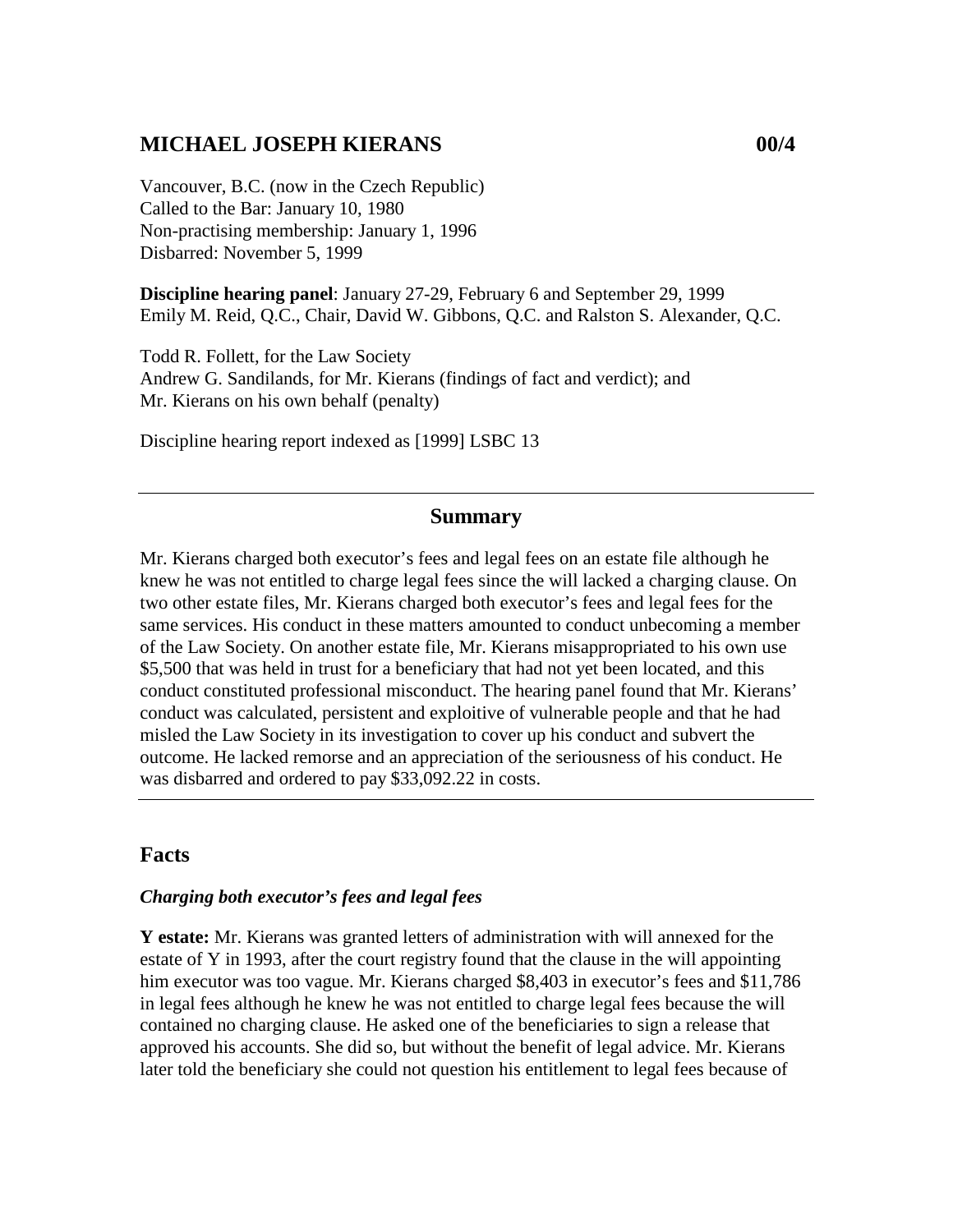the waiver she had signed. Mr. Kierans also suggested he had authority to charge legal fees based on an unrelated clause in the will.

After receiving his own advice from a lawyer, Mr. Kierans cancelled his original accounts because there was no charging clause on which he could rely. Nevertheless, he attempted to persuade the beneficiaries that he should receive legal fees. He provided them with two forms of release, one of which included the legal fees and one of which did not. Two of the three beneficiaries opted to approve accounts without the legal fees.

**J Estate:** While serving as administrator with will annexed respecting J estate in 1992 and 1993, Mr. Kierans billed for executor's fees of \$17,420 and legal fees of \$16,000. He did so relying on a charging clause in the will. In his legal bills, he included some services that were properly the services of an executor/administrator. His total compensation on this estate was more that 8% of its value even though the issues in question were straightforward. The executor's fees he charged were essentially a bonus, given that he had been fully compensated through his legal fees.

\* \* \*

Mr. Kierans charged 4.5 to 5% in executor's fees on these estates although no such rate could be justified on the basis of the difficulty or complexity of the estate. Mr. Kierans took advantage of the fact that there were foreign beneficiaries who would have no way of judging the appropriateness of his fees.

**R estate:** While serving as administrator with will annexed of R estate in 1993, Kierans charged both executor's fees and legal fees under a charging clause in the will. Mr. Kierans recorded time and charged legal fees for a number of functions that would generally be considered executor's work. Mr. Kierans also asked the guardian of an infant beneficiary to waive the passing of accounts, rather than providing those accounts to the Public Trustee as required.

## *Misappropriation*

Mr. Kierans' law firm did legal work on the estate of P, most of which was carried out by other lawyers under his general supervision. The initial distribution of the residue of the estate was completed in 1989, but one of the estate beneficiaries could not be located. As of March, 1990 Mr. Kierans' law firm held approximately \$6,300 for the missing beneficiary.

After having received her share, the administrator of the estate (who was also one of the beneficiaries) was not interested in completing the estate work. One lawyer in Mr. Kierans' firm, in attempting to complete the matter, suggested the firm seek an accounting and then pay into court the money held in trust for the missing beneficiary.

On December 21, 1990 Mr. Kierans prepared an "interim statement of account" for \$5,500 on the P estate file, but he never sent it to the executor. He in fact prepared this account to give the payment the appearance of legitimacy as the firm had not provided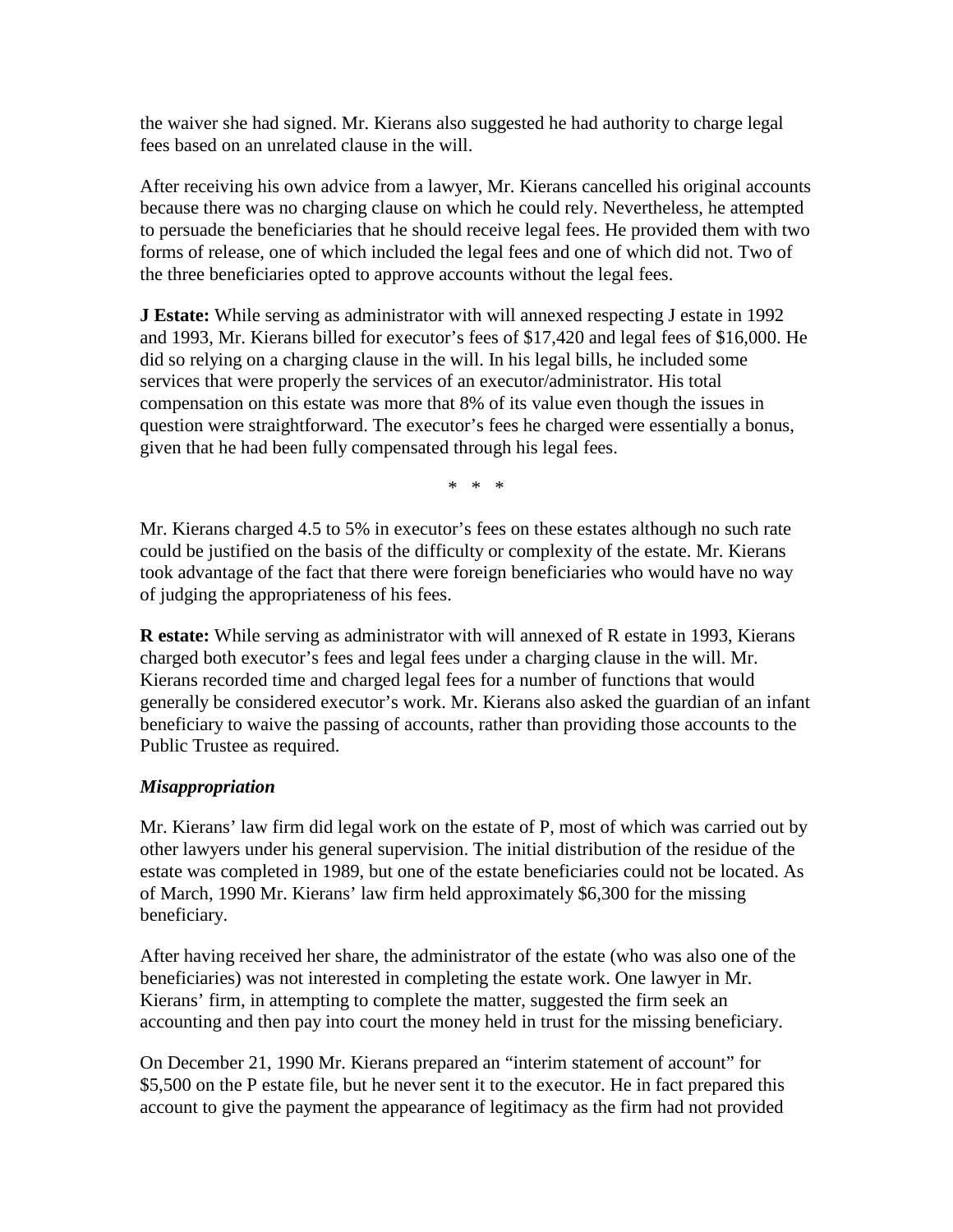any significant legal services other than those previously billed. Mr. Kierans misappropriated the \$5,500 from trust and used it for his own personal purposes to pay off a pressing creditor's claim.

This misappropriation came to light in the course of a Law Society investigative audit. In his explanation of the \$5,500 billing on the P estate file, Mr. Kierans misled the Law Society. He did so by stating that the executor and her son had told him that the missing beneficiary had likely predeceased the testator and by stating that the firm was billing for outstanding legal work. Both these statements were untrue.

# **Decision**

Mr. Kierans' conduct in charging both executor's fees and legal fees on Y estate when he knew he was not entitled to do so constituted conduct unbecoming a member of the Law Society. (The panel found, however, that Mr. Kierans — when acting as an executor did not have higher duties than a non-lawyer executor on these estate files. For that reason he was not obliged to advise the beneficiaries of the range of executor's fees or advise them to obtain independent legal advice.)

Mr. Kierans' conduct in charging both executor's and legal fees for the same services on the estates of J and R when he knew he was not entitled to do so constituted conduct unbecoming a member of the Law Society.

Mr. Kierans' conduct in misappropriating for his own use \$5,500 held in trust for P estate constituted professional misconduct.

# **Penalty**

The hearing panel found Mr. Kierans' conduct as calculated, persistent, arrogant and exploitive of vulnerable clients.

His misappropriation from money held in trust for P estate was a breach of the most fundamental obligation of trustworthiness and was extremely serious. Furthermore, Mr. Kierans testified that he had attempted to mislead the Law Society in its investigation in order to close the investigation, to cover up his conduct and to subvert the outcome.

As a result of Mr. Kierans' actions, the estates did not receive appropriate legal services for the fees charged. In two of the estates, matters were never completed. One beneficiary in P estate was essentially disinherited by reason of Mr. Kierans' misappropriation. On the J and R estate files, on which Mr. Kierans double-billed, all of the beneficiaries received less than they were otherwise entitled. Mr. Kierans made restitution on none of these matters.

The panel saw no prospect of remediating or rehabilitating Mr. Kierans. As indicated by his continued denial of wrongdoing and his aggressive and confrontational approach to the panel, Mr. Kierans lacked appreciation for the seriousness of his conduct.